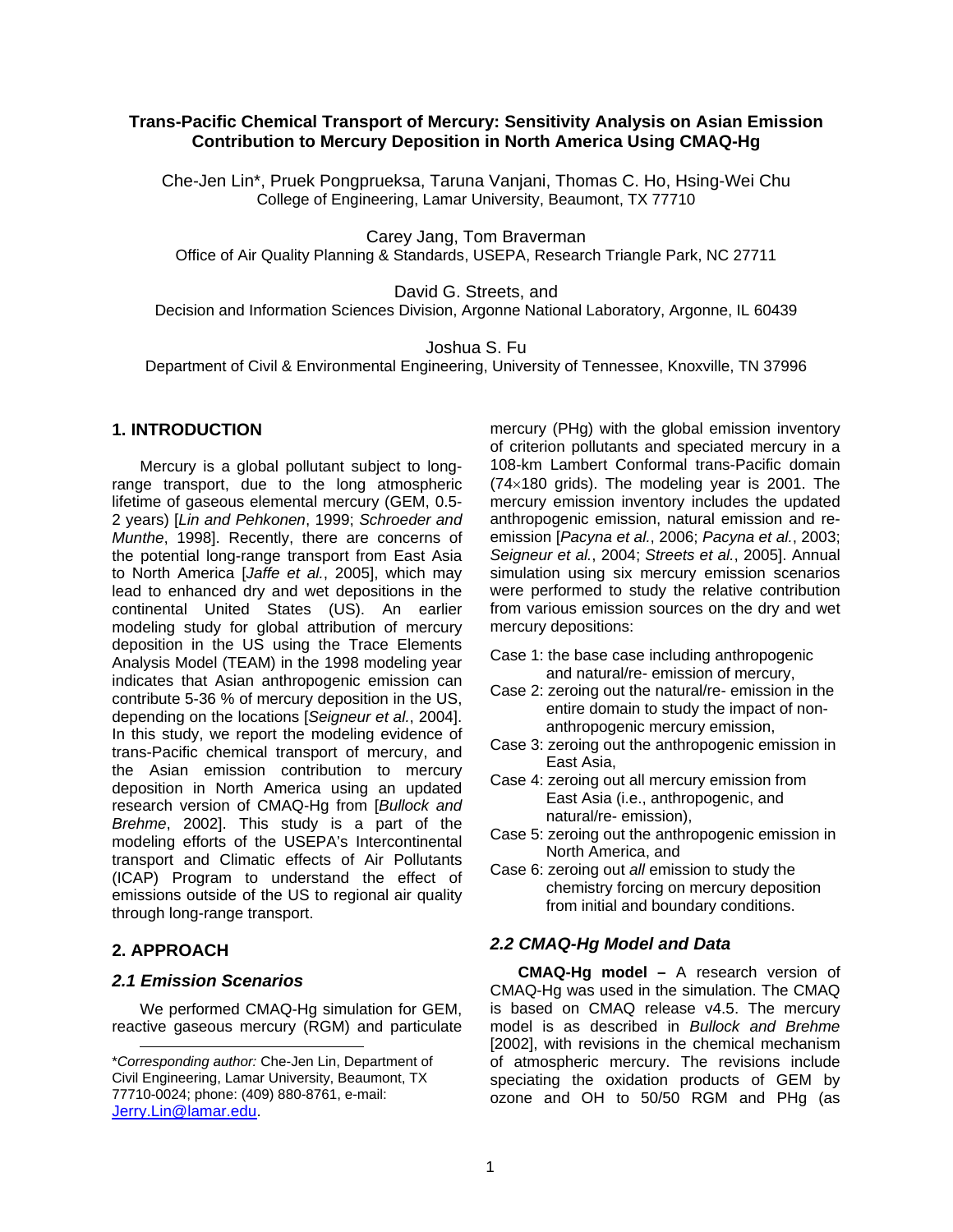opposed to 100 % PHg), and slightly lowering the GEM oxidation rate by OH (to  $7.7 \times 10^{-14}$  cm<sup>3</sup> molec $^{-1}$  s<sup>-1</sup>). The oxidation speciation is important, since it has been shown that it can strongly affect the model results of mercury deposition [*Lin et al.*, 2006]. In this version of CMAQ-Hg, it is assumed that the dry deposition of GEM is balanced by the natural/re- emission of elemental mercury from the earth's surface. Therefore, GEM dry deposition is not treated explicitly as in the CMAQ-Hg release v4.5.1. Furthermore, the dry deposition  $(V_d)$  of gaseous nitric acid is used as a surrogate  $V<sub>d</sub>$  for calculating the dry deposition of RGM.

**Meteorological data –** The Year 2001 MM5 meteorology generated by the ICAP project was used. The model-ready met fields were processed by the meteorology-chemistry interface processor (MCIP) v2.2. The dry deposition of GEM and RGM were not treated extensively as in MCIP v3.1.

**Initial and boundary conditions –** the initial and boundary conditions (IC/BCs) were interpolated from the GEOS-CHEM global chemical transport simulation of mercury in Year 2001 [*Selin et al*., 2006]. The ICs and annual average of BCs for various mercury species is shown in Figure 1. High mercury concentrations are observed in China and India, which may lead to elevated dry deposition in the regions.

Based on the above model configuration and input data, the spatial distribution of total mercury concentration and deposition of the base-case simulation are presented. The based-case results are verified with the total annual wet mercury deposition reported by MDN in 2001 after correcting the MM5 precipitation fields. The impact of the long-range transport from Asia on the mercury deposition in the continental US is assessed in terms of the source contribution of the wet and total depositions at 13 selected MDN sites. The implications of the simulation results are discussed.

#### **3. RESULTS AND DISCUSSION**

From our base-case simulation, several trans-Pacific transport events of GEM from Asia to the West Coast of North America were identified in March-April and October-November of 2001. The transport event in April 2001 is particularly strong. It takes 7-15 days for the Asian plume of GEM to transport to North America. The plume usually enters the US through the States of Oregon and Washington, although the intensity of the plume has been much diluted during the transport process, leading to an increase of surface GEM concentration by only 0.1-0.3 ng/ $m^3$ . We feel that more simulations in multiple modeling years should be performed to determine the frequency and intensity of such long-range transport events. Nevertheless, our results show convincing model evidence that long-range transport of Asian mercury emission indeed occurs. This adds to the recent measurement evidence of "mercury export from China" [*Jaffe et al.*, 2005].

(a) 1.6  $\overline{12}$ 





January 1,2001 0:00:00<br>Min= 1 at (132,31), Max= 478 at (43,39)



Fig. 1: The initial and average boundary conditions of (a) GEM, (b) RGM and (c) PHg in the trans-Pacific domain.

 Figure 2 shows the spatial distribution of annual average mercury (GEM+RGM+PHg) concentration, and the total annual dry and wet depositions. The total mercury concentration is dominated by GEM, typically ranging from 1.4-1.7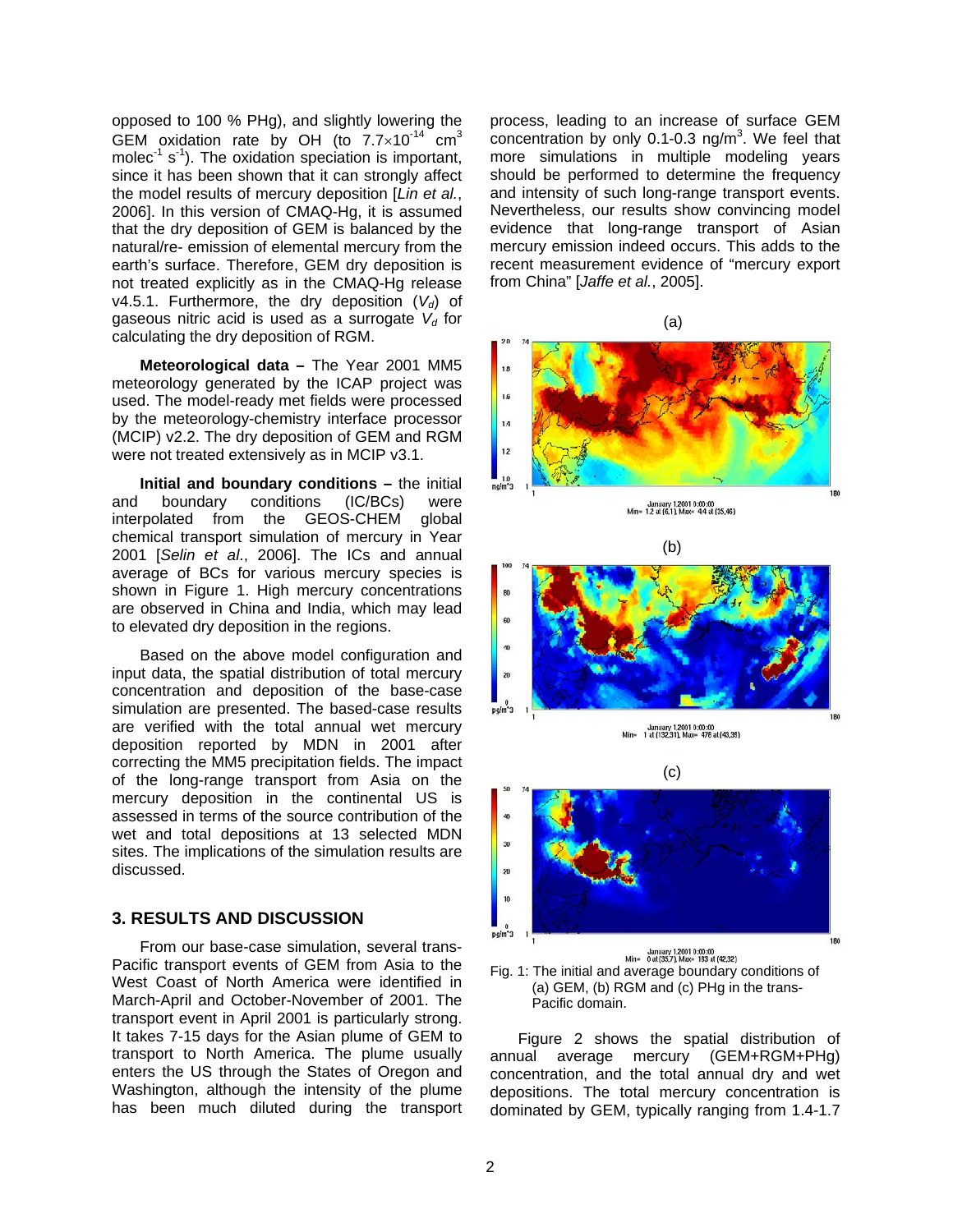ng/m<sup>3</sup> except near anthropogenic emission sources. The mercury plume is strong in east China and Japan compared to other regions in the domain, typically ranging between 2-6 ng/m<sup>3</sup> (Figure 2a). The dry deposition is primarily caused GEM oxidation followed by RGM deposition removal (Figure 2b). The wet mercury deposition is closely correlated with the precipitation field in the domain. The simulated annual wet deposition in the continental US agrees reasonable well with the MDN data, ranging from 4-25  $\mu$ g/m<sup>2</sup> with elevated deposition in the Gulf of Mexico and the Great Lakes in 2001 (Figure 2c).

(a)

Figure 3 shows the domain-wise source contribution for mercury concentration and deposition. The anthropogenic emission does not significantly modify ambient concentration of mercury except near emission sources [*Lin et al.*, 2006]. The IC/BCs contribute to the greatest fraction to the modeled mercury concentration and deposition, indicating the importance of mercury background and chemistry forcing on dry and wet depositions. The results are consistent with those reported in Seigneur and co-workers [*Seigneur et al.*, 2003b; *Seigneur et al.*, 2004]. Among the considered EI scenarios, Asian anthropogenic mercury emission contributes to greatest fraction to mercury deposition compared to other emission sources. It may also significantly contribute to the global mercury background that leads to an indirect impact on the deposition.





January 1,2001 1:00:00<br>Min= 0 at (109,74), Max= 114 at (144,1)

Fig. 2: Simulated spatial distribution of the (a) annual average concentration (GEM+RGM +PHg), (b) total dry deposition and (c) total wet deposition, of mercury.



Fig. 3: The domain-wise source contribution for mercury concentration and deposition in the trans-Pacific domain.

We also assessed the source contribution to wet mercury deposition in the United States at selected MDN sites using our model results. The criteria for the site selection were based on that the modeled annual precipitation fields have comparable values  $(\pm 50 \%)$  to the site-measured precipitation. These selected thirteen MDN sites are shown in Figure 4 in blue circles, which show representative urban and rural monitoring locations.

The results of source contribution of mercury wet and total depositions at the selected MDN sites are shown in Figure 5. As seen, the background mercury (i.e., IC/BCs) with chemistry forcing remains as the greatest contributor for both wet and total deposition observed at the sites (79- 95 % of wet and 64-96 % of total deposition).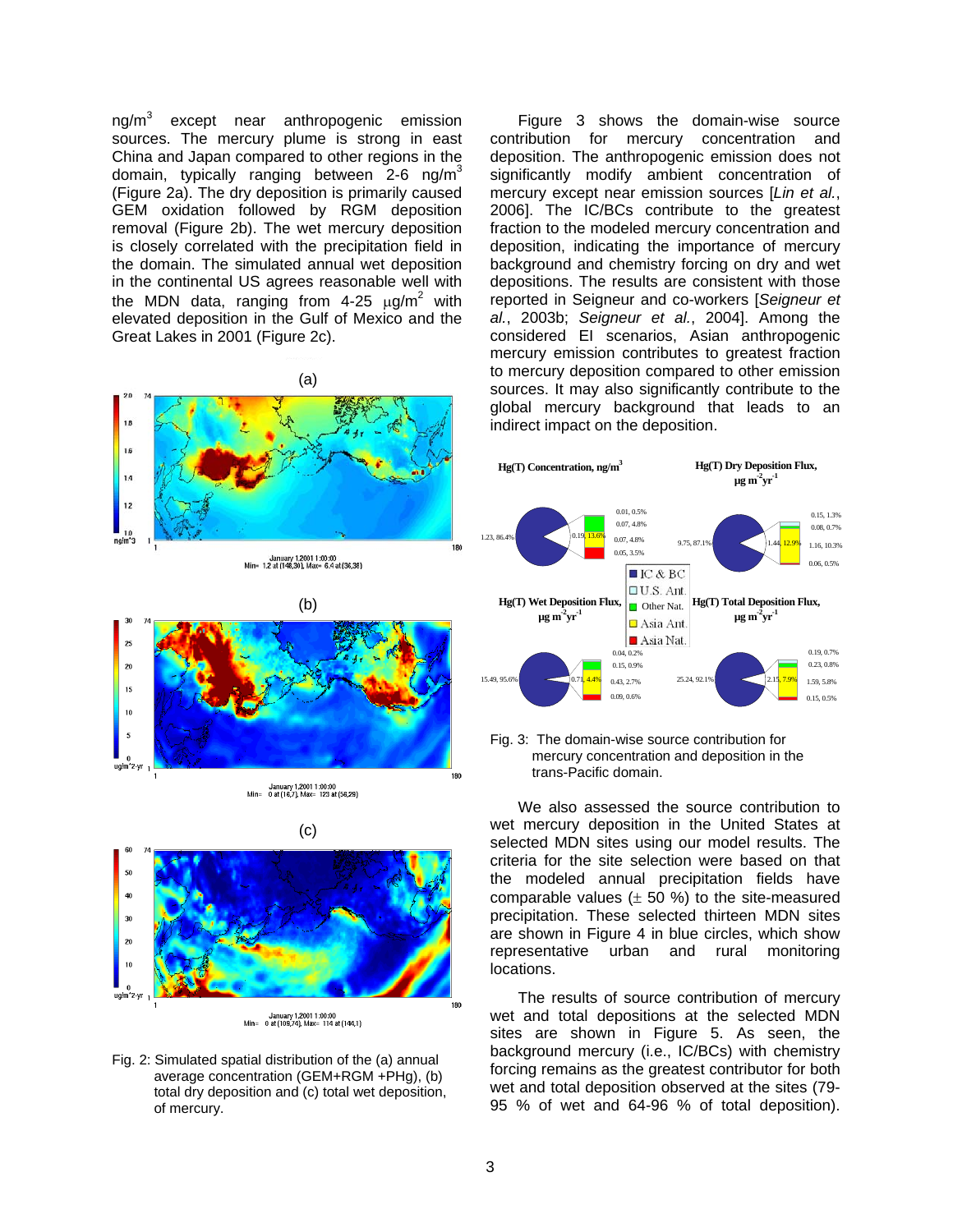However, in certain industrial locations (for example, Site PA37), the contribution from the US anthropogenic emission sources can be significant (up to 17 % for wet deposition and up to 34 % for total deposition). The direct contribution from the intercontinental transport of Asian mercury emission is not significant  $(< 3 %$ , Figure 5) in the one-year simulation. The incorporation of natural/re- emission of mercury in the chemical transport modeling does not significantly affect mercury deposition produced by the model (< 2 % total, Figures 3 and 5). This also agrees with an earlier modeling analysis [*Lin et al.*, 2005].



Fig. 4: The selected MDN sites for source contribution analysis.

These source attribution results have several important implications. First, controlling local anthropogenic mercury emission in the US would be important for reducing both dry and wet mercury depositions in the regions near the emission sources. The grid resolution in this study is relatively coarse (108 km), which can cause much dilution of the emitted mercury [*Seigneur et al.*, 2003a]. Because of this reason, we feel that the source contribution of the US anthropogenic emission should be regarded as a lower bound.

Secondly, although the intercontinental transport of mercury from Asia to North America is clearly shown in our model output, the *direct* impact from the trans-Pacific transport on mercury deposition in the US is not likely to be significant given the occasional transport events. However, since Asian emission makes up about one-third (1/3) of elemental mercury input into the domain, its contribution to the background GEM (and thus to mercury deposition in the US *indirectly*) should not be overlooked. Furthermore, the increasing

atmospheric input of mercury from Asian emission, especially in China [*Streets et al.*, 2005], could slowly force a slow increase of background concentration of mercury if not properly controlled. Since chemistry forcing is the primary factor driving mercury deposition based on our current understanding of atmospheric mercury, Asian mercury emission may gradually impose a more significant *indirect* impact on mercury deposition observed in North America.





Fig. 5: The source contribution of (a) wet, and (b) total mercury deposition at the selected MDN sites shown in Figure 4.

Finally, the above model results represent the analysis from the annual simulation in 2001.